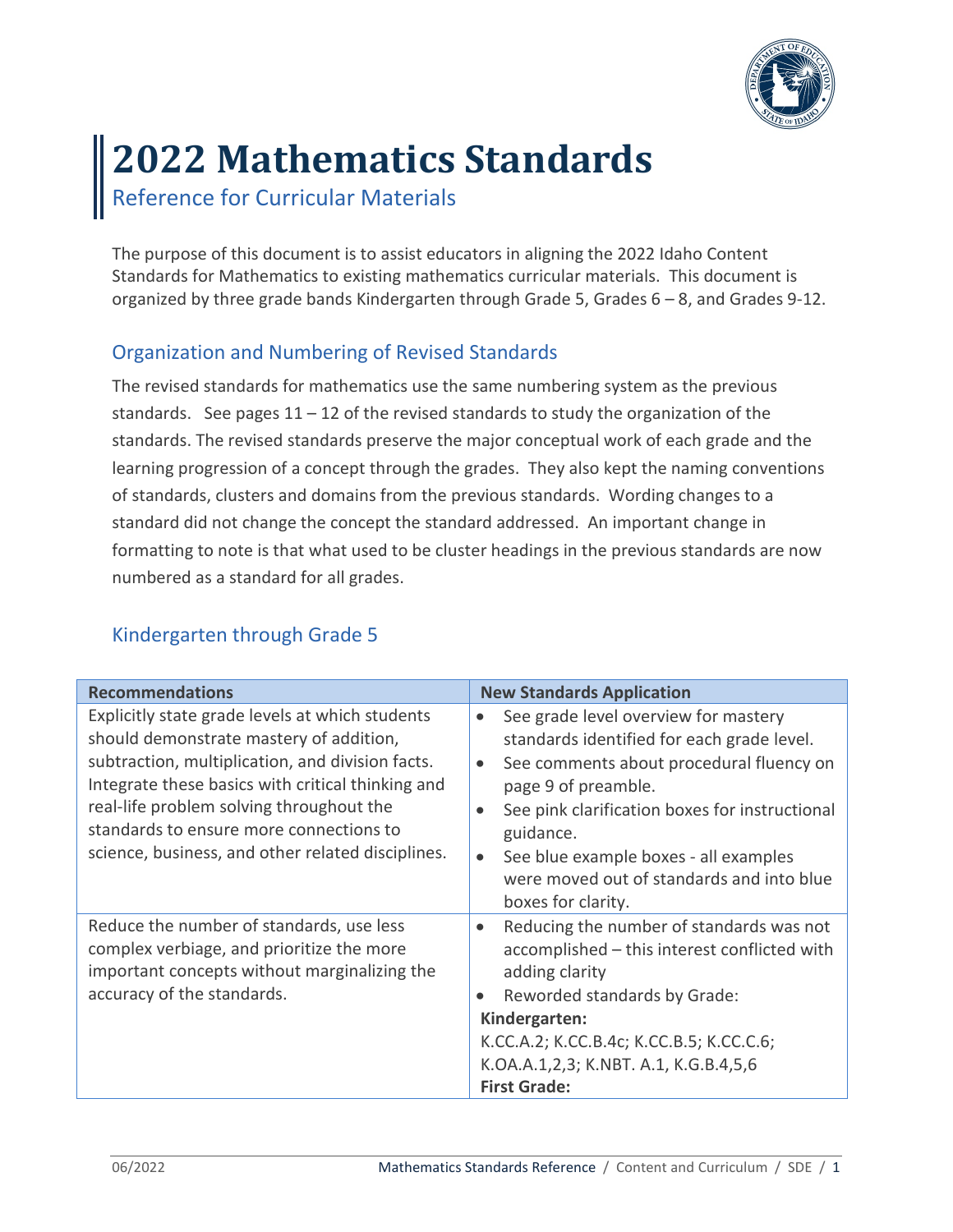| <b>Recommendations</b>                                    | <b>New Standards Application</b>               |
|-----------------------------------------------------------|------------------------------------------------|
|                                                           | 1.0A.A. 1,2; 1.0A.B.3,4; 1.0A.C.5,6; 1.0A.D.2; |
|                                                           | 1.NBT.A.1, 1.NBT.B.2; 1.NBT.C.4 a,b,c;         |
|                                                           | 1.NBT.C.6; 1.G.A.1, 3;                         |
|                                                           | <b>Second Grade:</b>                           |
|                                                           | 2.0A.A.1; 2.0A.B.2; 2.0A.C.3; 2.NBT.A.1,2,3,4; |
|                                                           | 2.NBT.B.5,7,8; 2.MD.B.5; 2.MD.C.8;             |
|                                                           | 2.MD.D.9,10; 2.G.A.1,3                         |
|                                                           | <b>Third Grade:</b>                            |
|                                                           | 3.0A.A.1,2,3; 3.0A.B.5,6; 3.0A.C.7; 3.0A.D.8;  |
|                                                           | 3.NBT.A.1,2,3; 3.NF.A.1,2a, 3, 3b, 3d;         |
|                                                           | 3.MD.A.1,2; 3.MD.B.4; 3.MD.C.6                 |
|                                                           | <b>Fourth Grade:</b>                           |
|                                                           | 4.0A.A.1, 2,3; 4.0A.C.5; 4.NBT.A, 1,2,3;       |
|                                                           | 4.NBT.B.4; 4.NF.A.1,2b; 4.NF.B.3b,c,d;         |
|                                                           | 4.NF.C.7b; 4.MD.A.1, 2; 4.MD.B.4; 4.MD.C.7;    |
|                                                           | <b>Fifth Grade:</b>                            |
|                                                           | 5.NBT.A.3a; 5.NBT.B.5, 5.NF.A.1, 2, 3;         |
|                                                           | 5.NF.B.3; 5.NF.B.7a,b; 5.MD.A,1, 2; 5.MD.C.3,  |
|                                                           | 4, 5b; 5.G.A.1a, b; 5.G.A.2                    |
|                                                           | Added Standards by Grade:                      |
|                                                           | <b>First Grade:</b>                            |
|                                                           | 1.MD.D.5 (money)                               |
|                                                           | <b>Fifth Grade:</b>                            |
|                                                           | 5MD.C.5.c ii (volume real-world application)   |
| Ensure the standards are age and grade level-             | See grade level introductions<br>$\bullet$     |
| appropriate especially in the early grades,               |                                                |
| emphasizing the concrete nature of young                  |                                                |
| minds.                                                    |                                                |
| Make certain that standards requiring problem             | See descriptions of standards for<br>$\bullet$ |
| solving are age appropriate and do not exceed             | mathematical practice for each grade level     |
| the knowledge standards accepted for each<br>grade level. | to describe what age appropriate problem-      |
|                                                           | solving activities could look like for the     |
|                                                           | grade level.                                   |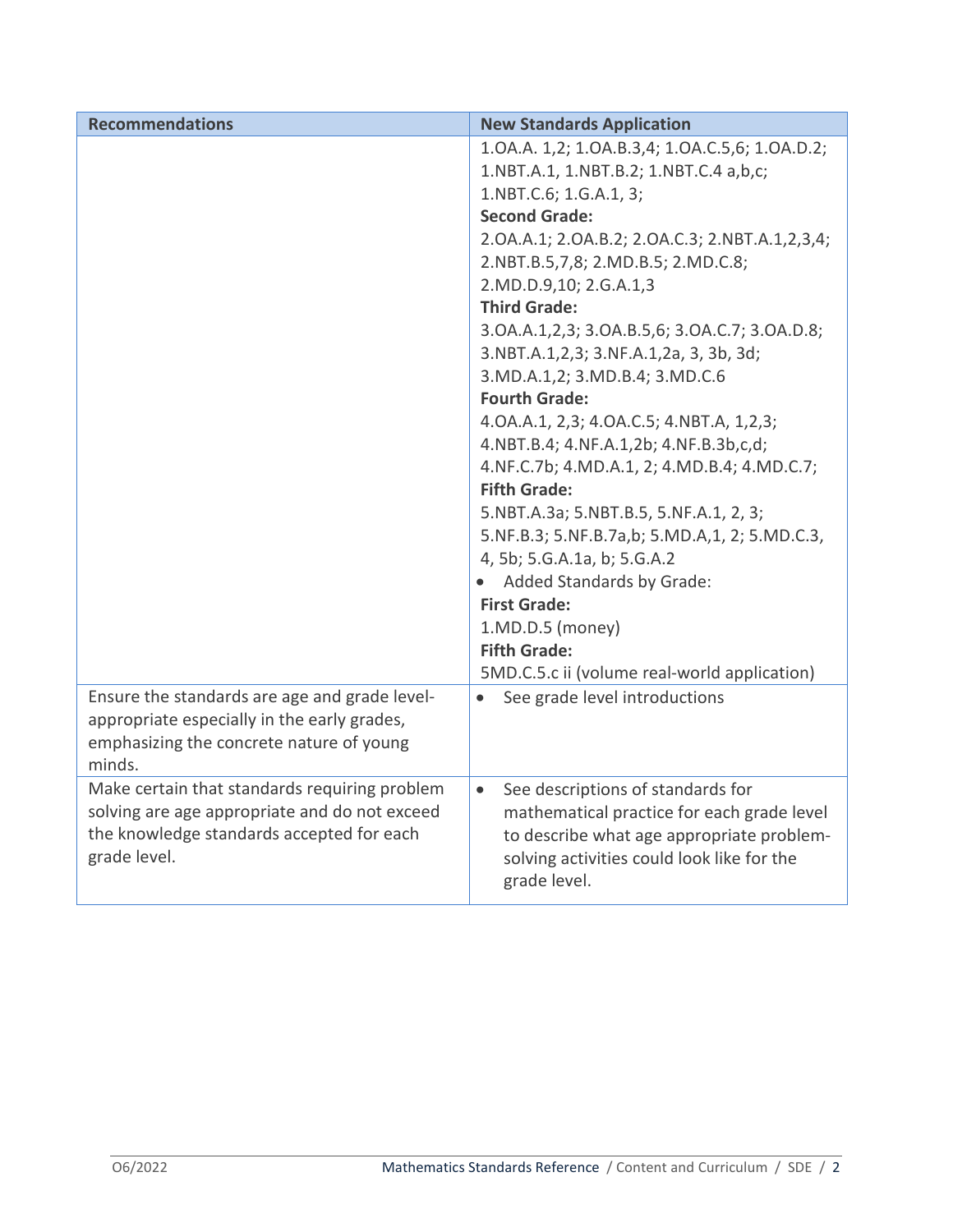## Grades  $6 - 8$

| <b>Recommendations</b>                                                                                                                                                                                                                                                                                                                          | <b>New Standards Application</b>                                                                                                                                                                                                                                                                                                                                                                                                                                                                                                            |
|-------------------------------------------------------------------------------------------------------------------------------------------------------------------------------------------------------------------------------------------------------------------------------------------------------------------------------------------------|---------------------------------------------------------------------------------------------------------------------------------------------------------------------------------------------------------------------------------------------------------------------------------------------------------------------------------------------------------------------------------------------------------------------------------------------------------------------------------------------------------------------------------------------|
| Explicitly state grade levels at which students<br>should demonstrate mastery of addition,<br>subtraction, multiplication, and division facts.<br>Integrate these basics with critical thinking and<br>real-life problem solving throughout the<br>standards to ensure more connections to<br>science, business, and other related disciplines. | See grade level overviews for mastery<br>$\bullet$<br>standards identified for Grade 6 and 7.<br>Grade 8 does not have any mastery<br>standards.<br>See comments about procedural fluency on<br>$\bullet$<br>page 9 of preamble.<br>See pink clarification boxes for instructional<br>$\bullet$<br>guidance.<br>See blue example boxes - all examples<br>$\bullet$<br>were moved out of standards and into blue<br>boxes for clarity.                                                                                                       |
| Reduce the number of standards, use less<br>complex verbiage, and prioritize the more<br>important concepts without marginalizing the<br>accuracy of the standards.                                                                                                                                                                             | Reducing the number of standards was not<br>$\bullet$<br>accomplished - this interest conflicted with<br>adding clarity<br>Reworded standards by Grade:<br>Grade 6:<br>6.R.P.3.d; 6.NS.C.5; 6.EE.B.8a,b; 6.EE.B.9;<br>6.G.A.3; 6.SP.A.2; 6.SP.B.5.c.<br>Grade 7:<br>7.RP.A.2b, 3; 7.NS.A.1.b, 2, 2a, 2d, 3; 7.EE.A.1;<br>7.EE.B.3; 7.G.A.2, 7.G.B.4, 5. 6; 7.SP.A.2;<br>7.SP.C.5, 6<br>Grade 8:<br>8.EE.A.3; 8.EE.C.7.a; 8.EE.C.8.b; 8.F.B.5;<br>8.G.A.1.a,b,c; 8.G.B.6<br>Added Standards by Grade:<br>Grade 7:<br>7.G.B.4.a,b,c (Circles) |
| Ensure the standards are age and grade level-<br>appropriate especially in the early grades,<br>emphasizing the concrete nature of young<br>minds.                                                                                                                                                                                              | See grade level introductions<br>$\bullet$                                                                                                                                                                                                                                                                                                                                                                                                                                                                                                  |
| Make certain that standards requiring problem<br>solving are age appropriate and do not exceed<br>the knowledge standards accepted for each<br>grade level.                                                                                                                                                                                     | See descriptions of standards for<br>$\bullet$<br>mathematical practice for each grade level<br>to describe what age appropriate problem-<br>solving activities could look like for the<br>grade level.                                                                                                                                                                                                                                                                                                                                     |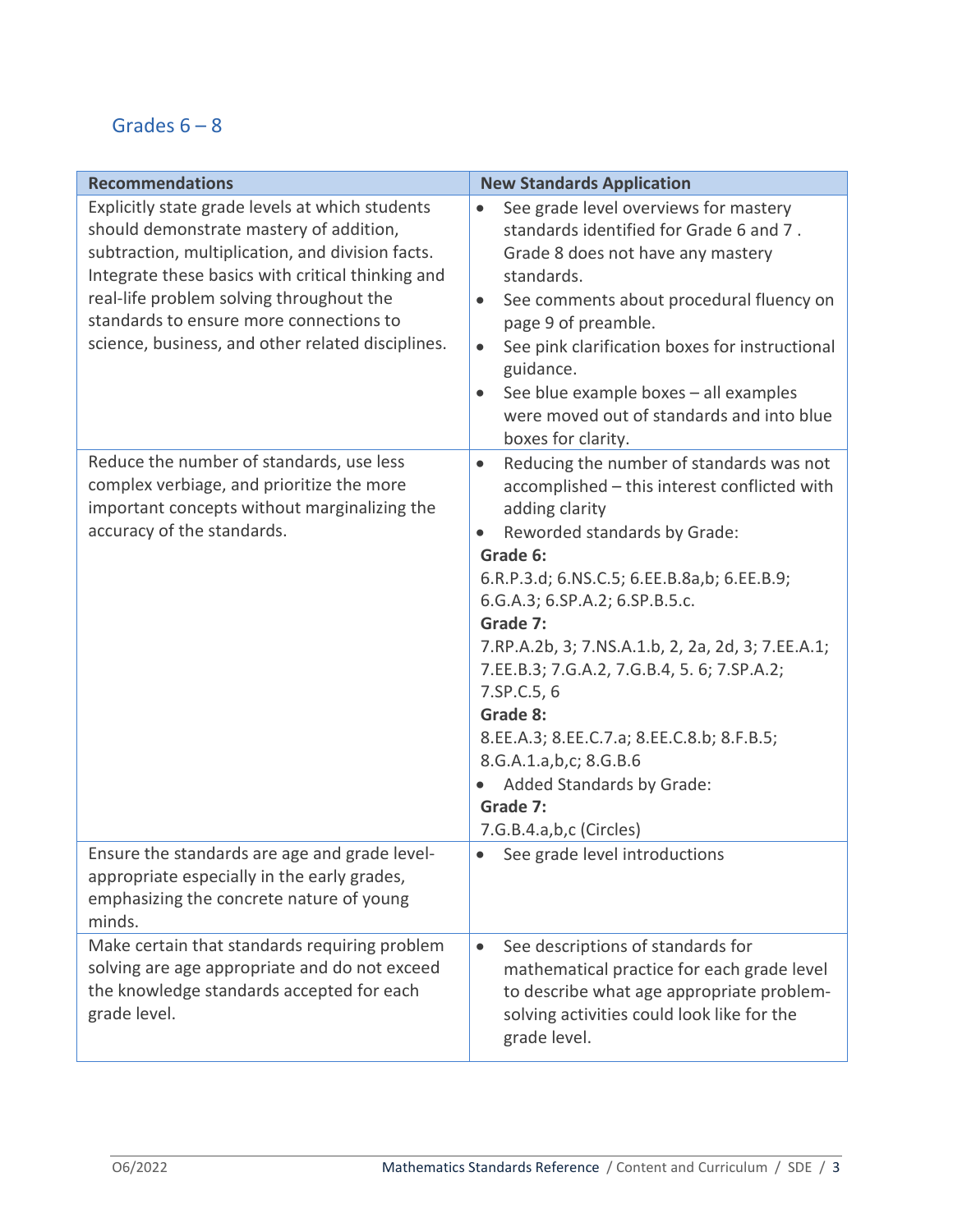# Grades  $9 - 12$

| <b>Recommendations</b>                                                                                                                                                                                                                                                                                                                          | <b>New Standards Application</b>                                                                                                                                                                                                                                                                                                                                                                                                                                                                                                                                                                                                                                                                                                                                                                                                                                                                                                                                                                                                                                                                                                                                                                                                      |
|-------------------------------------------------------------------------------------------------------------------------------------------------------------------------------------------------------------------------------------------------------------------------------------------------------------------------------------------------|---------------------------------------------------------------------------------------------------------------------------------------------------------------------------------------------------------------------------------------------------------------------------------------------------------------------------------------------------------------------------------------------------------------------------------------------------------------------------------------------------------------------------------------------------------------------------------------------------------------------------------------------------------------------------------------------------------------------------------------------------------------------------------------------------------------------------------------------------------------------------------------------------------------------------------------------------------------------------------------------------------------------------------------------------------------------------------------------------------------------------------------------------------------------------------------------------------------------------------------|
| Explicitly state grade levels at which students<br>should demonstrate mastery of addition,<br>subtraction, multiplication, and division facts.<br>Integrate these basics with critical thinking and<br>real-life problem solving throughout the<br>standards to ensure more connections to<br>science, business, and other related disciplines. | There are no mastery standards for Grades<br>$\bullet$<br>$9 - 12.$<br>See comments about procedural fluency on<br>$\bullet$<br>page 9 of preamble.<br>See pink clarification boxes for instructional<br>$\bullet$<br>guidance.<br>See blue example boxes - all examples<br>$\bullet$<br>were moved out of standards and into blue<br>boxes for clarity.                                                                                                                                                                                                                                                                                                                                                                                                                                                                                                                                                                                                                                                                                                                                                                                                                                                                              |
| Reduce the number of standards, use less<br>complex verbiage, and prioritize the more<br>important concepts without marginalizing the<br>accuracy of the standards.                                                                                                                                                                             | Reducing the number of standards was not<br>$\bullet$<br>accomplished - this interest conflicted with<br>adding clarity<br>Reducing Standards: S.ID.C.6c was<br>$\bullet$<br>eliminated;<br>Reworded standards by Conceptual<br>Category:<br><b>Number and Quantity: None</b><br>Algebra: A.SSE.A; A.APR.A.1, 1a; A.APR.D.6, 7;<br>A.CED.A.1, 2,2a, 2b, 3; A.REI.A.1; A.REI.C.5;<br>A.REI.D.10<br><b>Functions:</b> F.IF.A.1, 3; F.IF.B; F.IF.B.8a,b;<br>F.BF.A.1; F.BF.B.3, 4, 4a; F.LE.A.1,1a,b,c, 3;<br>T.TF.A.1; T.TF.C.8<br><b>Modeling:</b> More standards coded with $\star$<br>Geometry: G.CO.A.2, 3, 5; G.CO.C.10, 11;<br>C.CO.D.13; G.SRT.A.2; G.SRT.C.6; G.C.A.3, 4;<br>G.GPE.A.3a; G.GPE.B.4;<br>Statistics and Probability: S.ID.A.; S.ID.A.2, 3<br>4; S.ID.B.6; S.ID.B.7a; S.IC.A.2, 5, 6; S.CP.A;<br>S.CP.A.2, 3; S.MD.A.2; S.MD.B.6<br>Note: Because of adding S.ID.A1 - the<br>numbering for the S-ID domain will differ from<br>previous standards by one digit in the<br>sequence of standards.<br>Added Standards by Conceptual Category:<br>Algebra: A.APR.A.1b; A.REI.B.3a;<br>Functions: F.IF.B.10; T.TF.A.1a<br>Geometry: G.CO.C.12a; G.GPE.A.3a; G.MG.A.4<br>Statistics and Probability: S.ID.A.1; S.ID.B.7b |